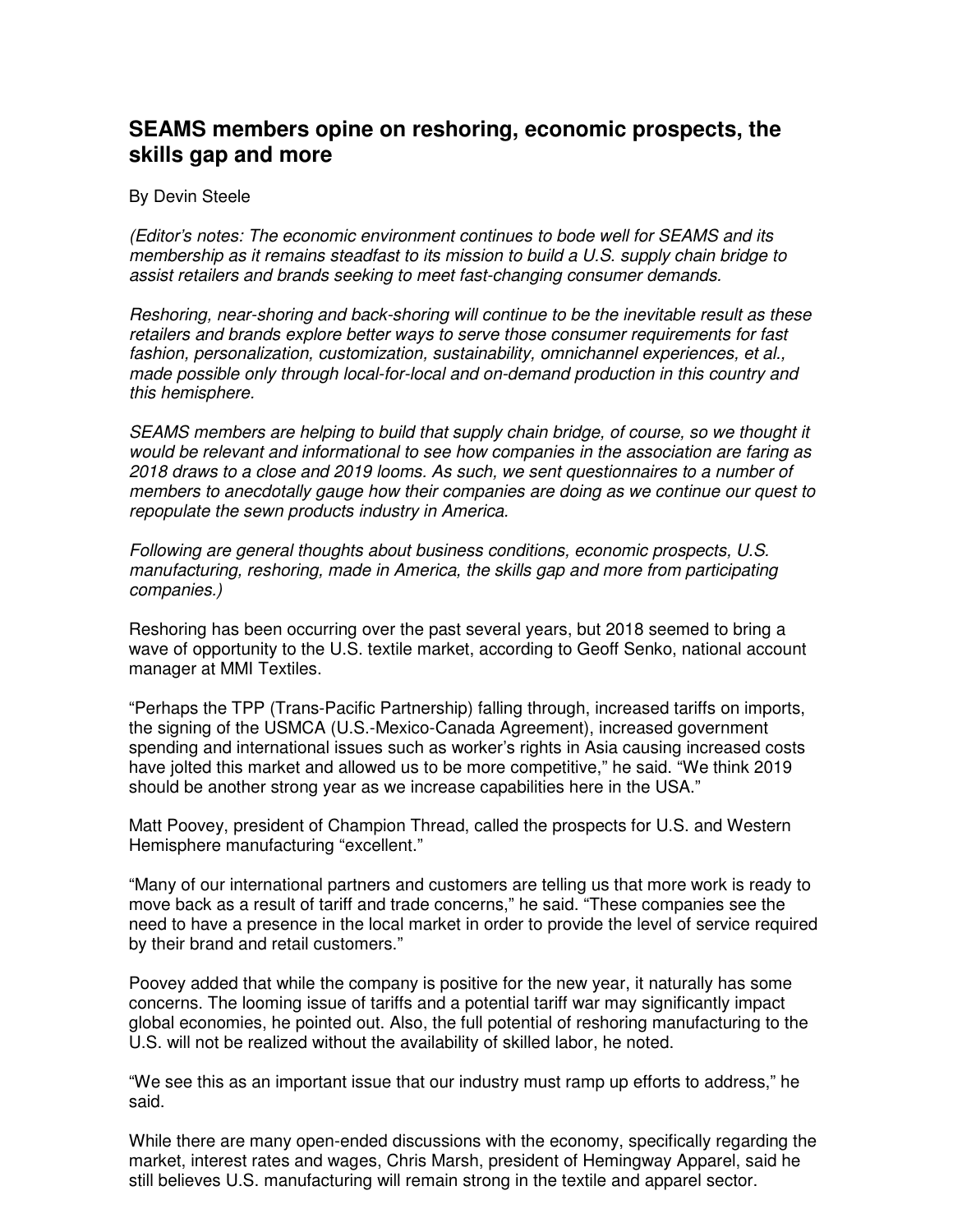"The efforts of many companies to reshore, combined with an overwhelming surge of new and developing U.S. brands, the domestic supply chain is ever growing," he said. "While it is a difficult challenge to meet the demands domestically, it is being done."

Another hot topic of conversation, as Poovey also mentioned, is the skills gap and how to fill the jobs that are being created.

"We are actively involved in this conversation and believe that if we are to address this problem long term, that the gap between industry and K-12 education needs to be addressed," Marsh said. "There is a huge disconnect between these two entities and we are working hard to find solutions."

Hemingway Apparel is piloting a program that will begin with children in the 3rd and 4th grades working with the company on a project designed to make learning relevant and tangible, then providing similar projects with other industry stakeholders committing to grade levels 5th-10th, he said.

"We would then measure those students' progress each year in various ways in hopes that we have fully prepared them for the workforce and provide them with opportunities," Marsh said. "The idea is to address the student population that will not go on to higher education. Currently, there are nearly 40 percent of high school graduates across the country who don't continue their education. Of that 36 percent to 40 percent, depending on the socioeconomics of their area, nearly 15 percent fall out of the system for various reasons. The other 25 percent are entering into the workforce. This is a sustainable work force that we need to invest in."

Lori Trotter, business manager at Trotters Sewing Co., also brought up this hot topic.

"Many of the calls we receive are from companies that just can't find skilled seamstresses and/or fabric cutters, and they need help with their orders quickly," she said. "We also notice more companies trying to bring their production back to the United States, which is very encouraging, but can be complicated for them also. Most are used to a "turnkey" production from overseas, and they are not used to sourcing the different supplies needed for their finished products. We do everything we can to lead them to the different sources available in the U.S., and this is one reason the SEAMS supply chain is so important! It is going to take all manufacturers and suppliers working together to bring and keep these products in the U.S."

Trotter added that the company is optimistic about the prospects for U.S. manufacturing, but the lack of a viable, young labor force to fill many of the manufacturing jobs available remains the big problem.

"Many of our employees will be aging out of manufacturing in five to 10 to 15 years, and that worries us," she said. "We are working locally with colleges and high schools to find ways to increase an interest in basic manufacturing skills such as seamstresses, patternmakers, sewing machine mechanics, fabric cutters, etc. because there is a real need for it! We see the 'reshoring' initiative happening all around us, and it's wonderful to be a part of it, but if a younger labor force is not available to fully support this movement, it could hinder its continued progression."

Michael Lavroff, president of Jason Mills LLC, said he believes reshoring may provide a nominal bump at best. "But, the economy will rise and fall on traditional economic pillars – lower taxes and reduced regulation. In regards to textiles: Innovation, innovation, innovation.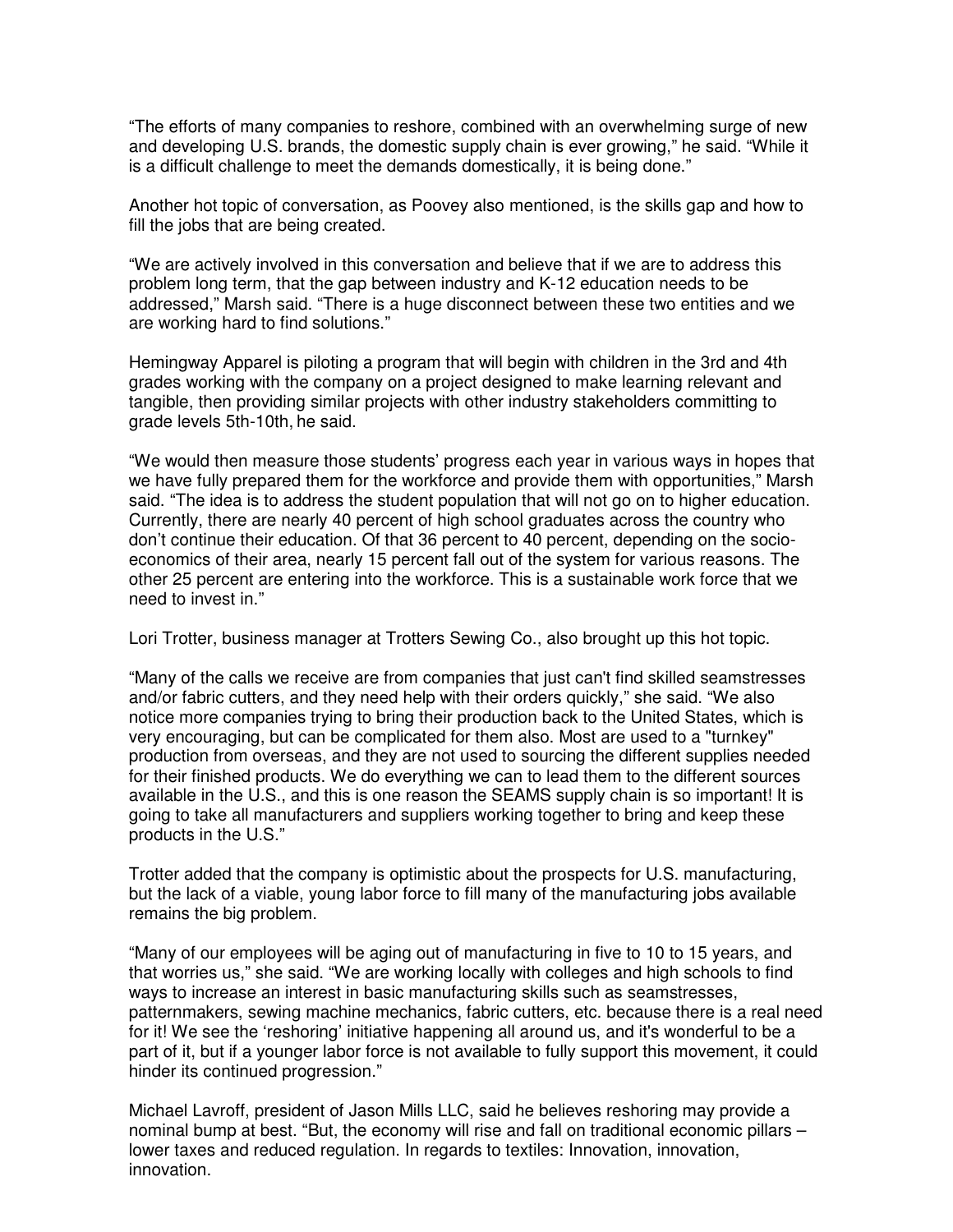"I am moderately optimistic," he added. "I am hedging due to tariffs and administration woes. We have seen tremendous growth in 2018. Remember, the difference between 2 percent GDP – what we saw from 2008-2015 – and 3 percent GDP is 50 percent. The U.S. economy needs to show consistent growth for 2019."

Hamrick Mills Director of Sales Jim Hopkins said he hopes the reshoring trend will continue, "but oftentimes, those who want to reshore cannot let go of their 'low purchase prices' in order to embrace the prospect of putting American citizens to work and promoting their home communities and economies."

LACorp. President Jeoff Bodenhorst Jr. said he sees strong demand for domestically sourced textiles and sewn product production.

"We still receive inquiries every day for our services from tiny startups all the way to much larger, stable brands who are exploring reshoring," he said. "One big hurdle for reshoring apparel production is the overall capacity constraint in our industry. Our industry does not have enough trained operators to handle many of the brands very large production runs as most domestic cut-and-sew companies are already near capacity. Unless the brand is committed to having a made-in-America component to their branding, we believe most will simply 'near-shore' their production."

As an American manufacturer, Apex Mills is glad to see a renewed interest in rebuilding the U.S. textile industry, said Pam Siegel, chief marketing officer. However, the company remains cautiously optimistic.

"After years of losing market share to overseas manufacturers, American textile and fiber makers are seeing profits and adopting a more positive outlook," she said. "New markets for high-tech fibers and finishes have opened doors for advanced products including antimicrobial fabric, fire-retardant finishes, enhanced moisture management treatments, sensor-imbued smart fabric and polyester made from recycled plastic bottles. Technology, automation and productivity improvements have enabled the U.S. textile industry to become more competitive and, therefore, gain new ground.

"However," she added, "we must be able to meet demand. The quest for talent remains an issue for the industry. The high-tech nature of new textiles, partnered with a drive for productivity has increased the need for experts across the areas of textile engineering, polymer chemists and dye specialists. The good news is that colleges have seen an increase in enrollment for students concentrating on textile and apparel studies as well as fiber science."

Siegel added that despite a shrinking industry, Apex has been able to remain competitive by listening to its customers and delivering quality fabrics that meet their expectations. Through collaborative application-driven design and a nimble approach to business, the company has been able to acquire the machinery needed and attract the talent required to deliver on its customers' needs, she said.

Asked the comment on the economy and prospects for U.S. manufacturing, David Sasso, VP of sales at Buhler Quality Yarns Corp., responded, "A strong economy helps, but if you don't make the right product, then you are still sunk. By that I mean the supply chain has to gear itself to be more flexible with speed, make better products, access to more fibers, improve logistics, etc. There many barriers we have that prevents us from succeeding. Sourcing nice products in this country is not easy, particularly when value is not well understood.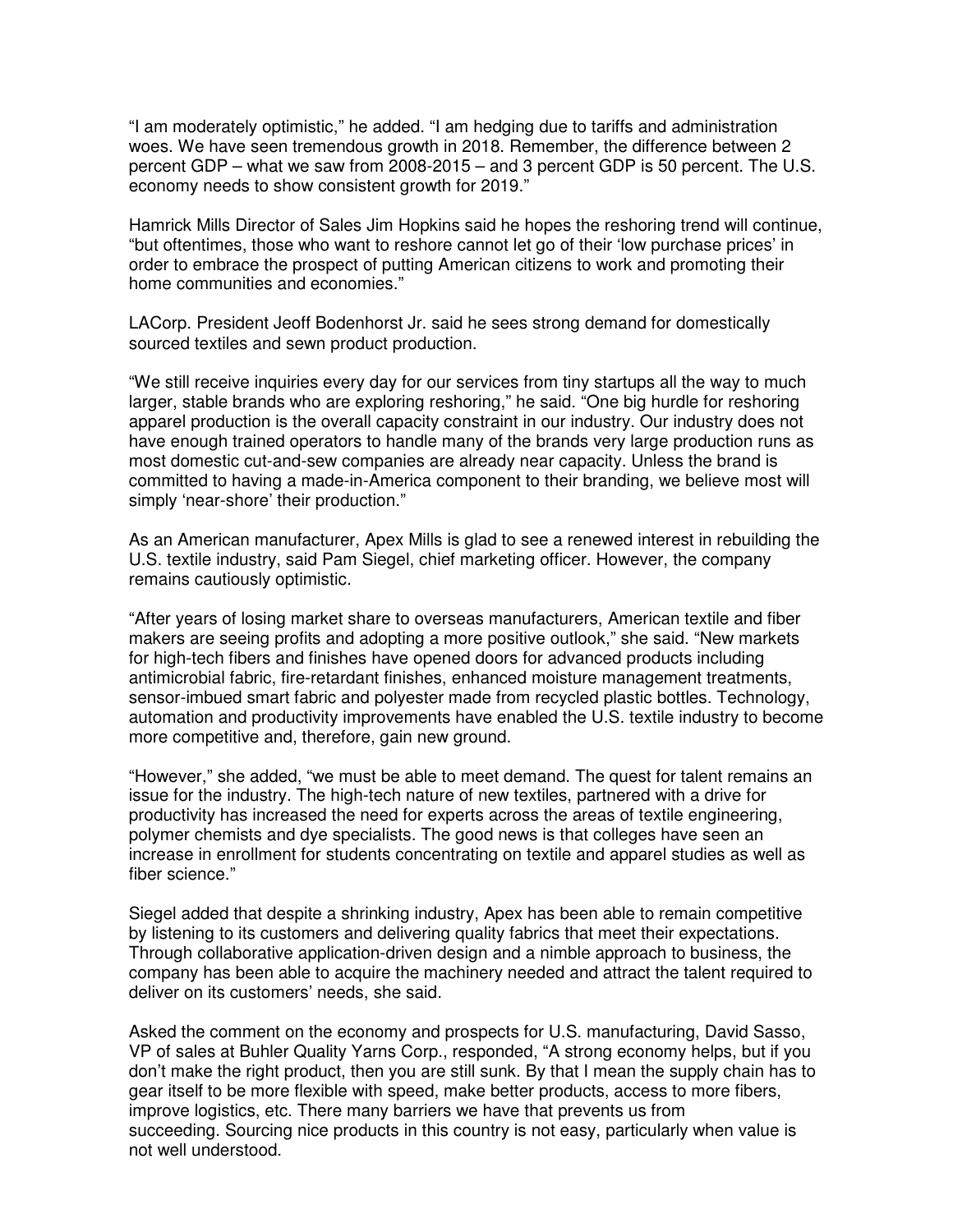"But I have to be optimistic to be in sales," he continued. "I have confidence in our ability to compete and innovate. Our tremendous network of fabric manufacturers, academia, industry experts, brands and retailers allow us to draw ideas and inspiration from. We don't compete with yarns only."

Looking into his crystal ball, Mathew Cochran, COO of OnPoint Manufacturing (OPM) said the company is paying strict attention to the textiles/apparel production, the supply chain and the reshoring trend.

"The next 12 to 24 months will be a very interesting time in how brands, retailers, manufacturers, supply chain cohorts and those involved in the concept to commercialization chain execute on delivering more personalized goods, more quickly, all while increasing profitability," he said. "If there was a time to test and augment existing models, we feel it would surely be now."

Cochran added that other "soft benefits" that U.S. textile and apparel production promote should not be overlooked.

"Namely, the social/environmental consciousness we can promote, in addition to fair labor practices and greater transparency," he said. "Statistics are showing that this matters to today's consumers and organizations that demonstrate and promote CSR (Corporate Social Responsibilities) are where the consumer is gravitating towards. What better way to institute, adopt and practice such basic ideals, than to do so locally?"

Frank Henderson, president & CEO of Henderson Sewing Machine, said he is bullish on U.S. manufacturing of textile and sewn products in the coming year because of the growth of the digital microfactory and the reshoring of textile products because of automation and the total lower cost associated with it.

"We live in a culture of consumption," Henderson said. "The future belongs to the creative companies where change is constant. FAST is the normal. Embrace change daily. Companies that pay close attention to details will thrive."

Skip Gehring, president & CEO of Gehring-Tricot Corp./Tweave, LLC, said he recognizes that major strides in reshoring of textiles and apparel to the U.S. have been made.

"This is something that is long past due," he said. "While having 'free trade' with countries around the world, it must be FAIR in regards to tariffs. But our decision makers in Washington MUST keep one fact in mind regarding the moving of manufacturing overseas – any country's national security and the ability to 'defend itself' go directly hand in hand with domestic manufacturing."

That said, he added that he is very optimistic about the growth of textile and apparel production in the U.S.

"It is the responsibility of our government to protect domestic manufacturing – but it is also the responsibility of the officers of any company to continuously upgrade and update their respective manufacturing in order to help in competing with overseas suppliers, and to always innovate new products."

Pat Hickey, acting president of the board of directors at Minnesota Knitting Mills (MKM), also acknowledged that reshoring is taking place – but slowly.

"The infrastructure needs to further expand as more workers, specialists, sewing operators, etc. are needed now," he said. "Multinational companies need to take a look at what the